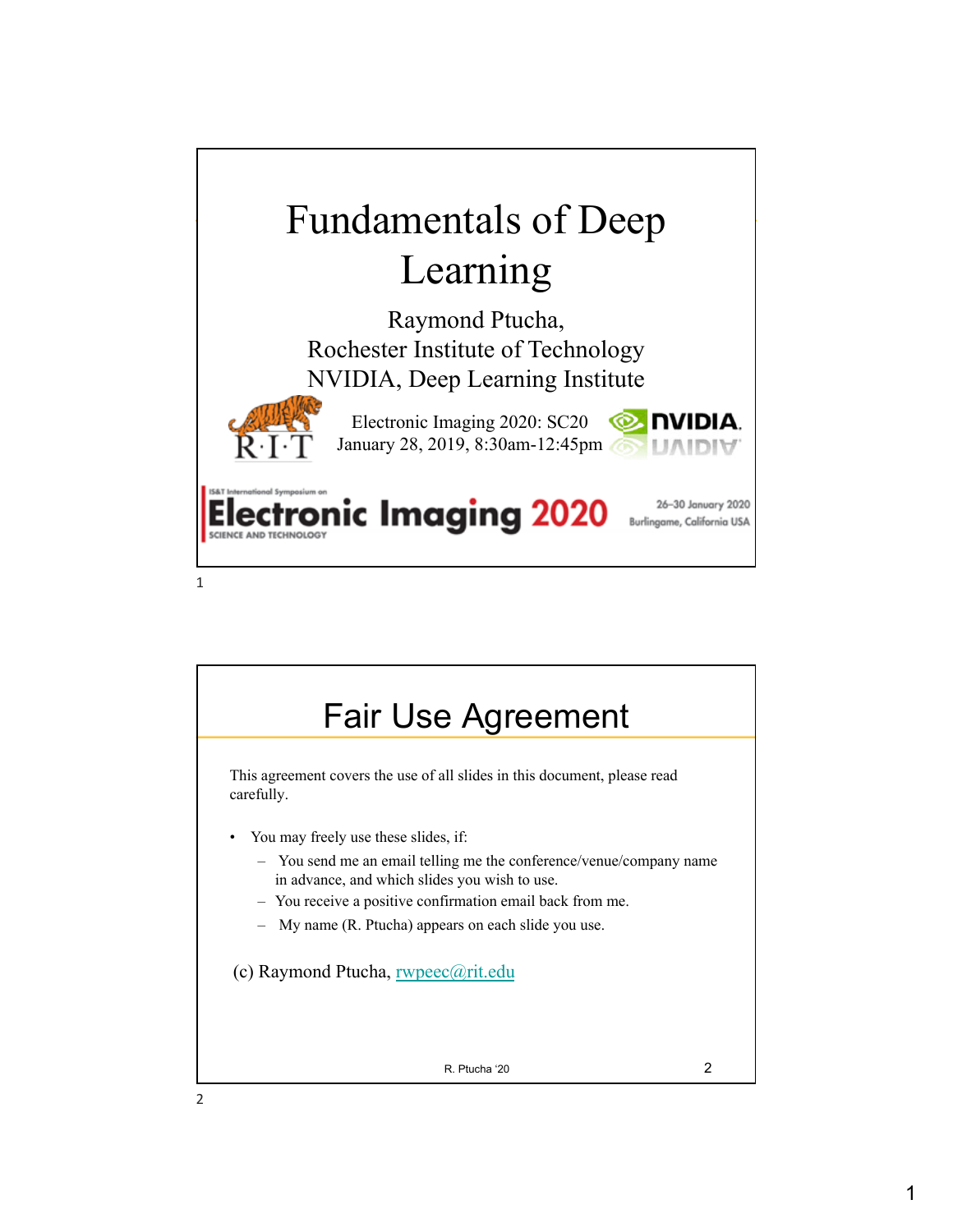

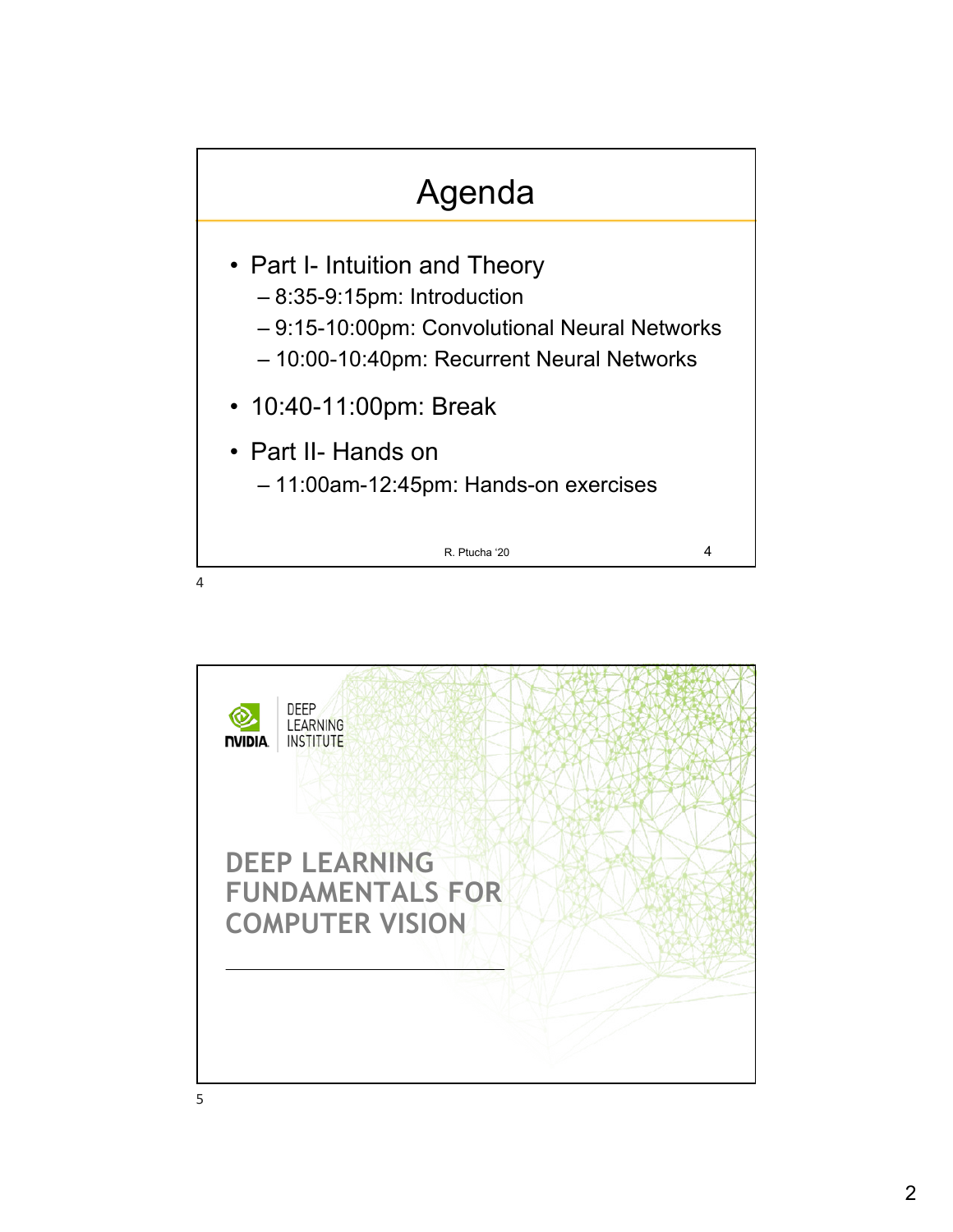

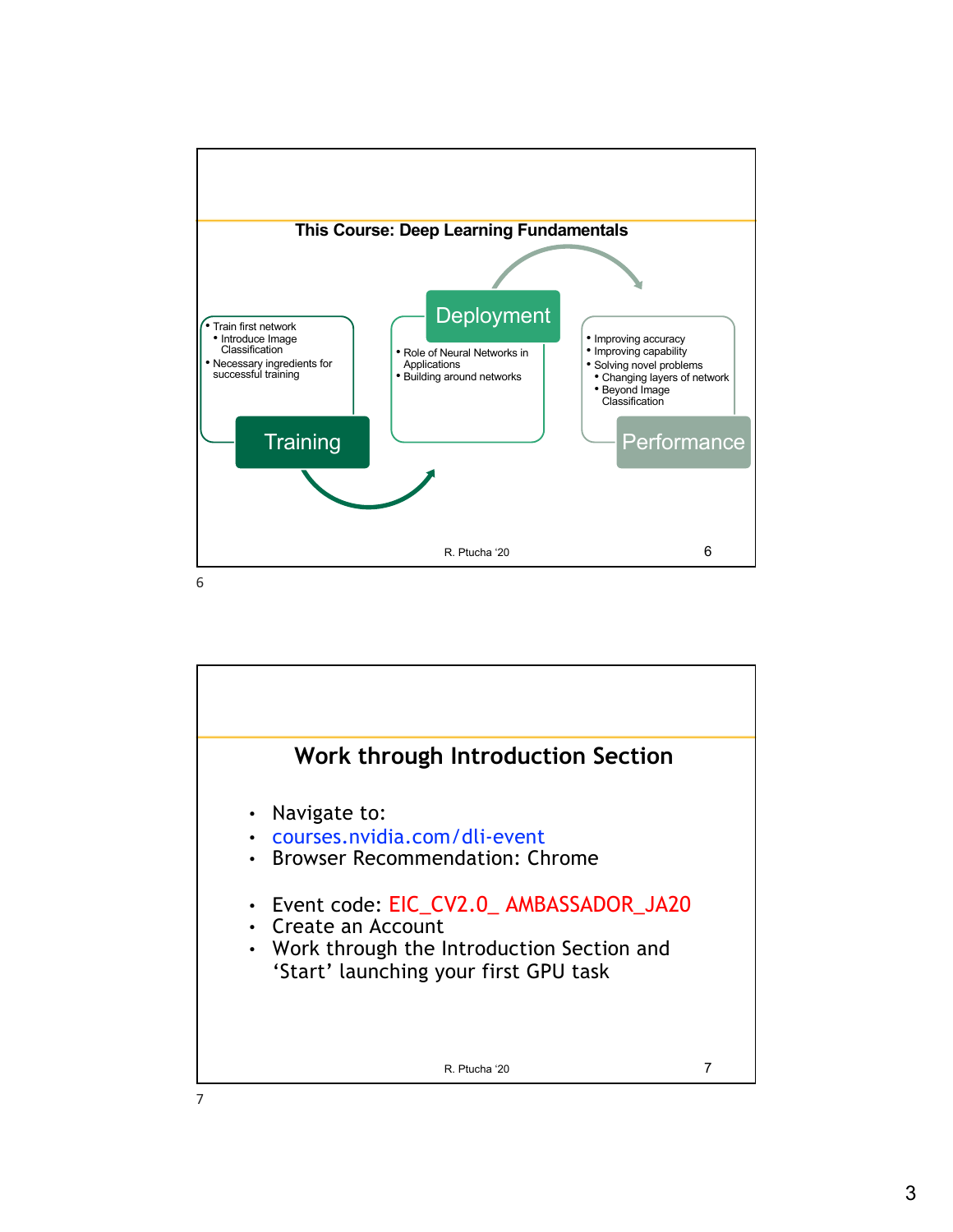| <b>ONIDIA</b>                                                      |                    | RayPtucha-stu<br>Courses<br>2. |
|--------------------------------------------------------------------|--------------------|--------------------------------|
| My Courses<br>Fundamentals of Deep Learning<br>for Computer Vision | <b>View Course</b> | SEARCH YOUR COURSES<br>Q       |
| $rac{Y_{00}}{1000}$<br>f<br>in<br>Follow Deep Learning Al          |                    |                                |
|                                                                    |                    | 9 <b>FOR STREET</b>            |

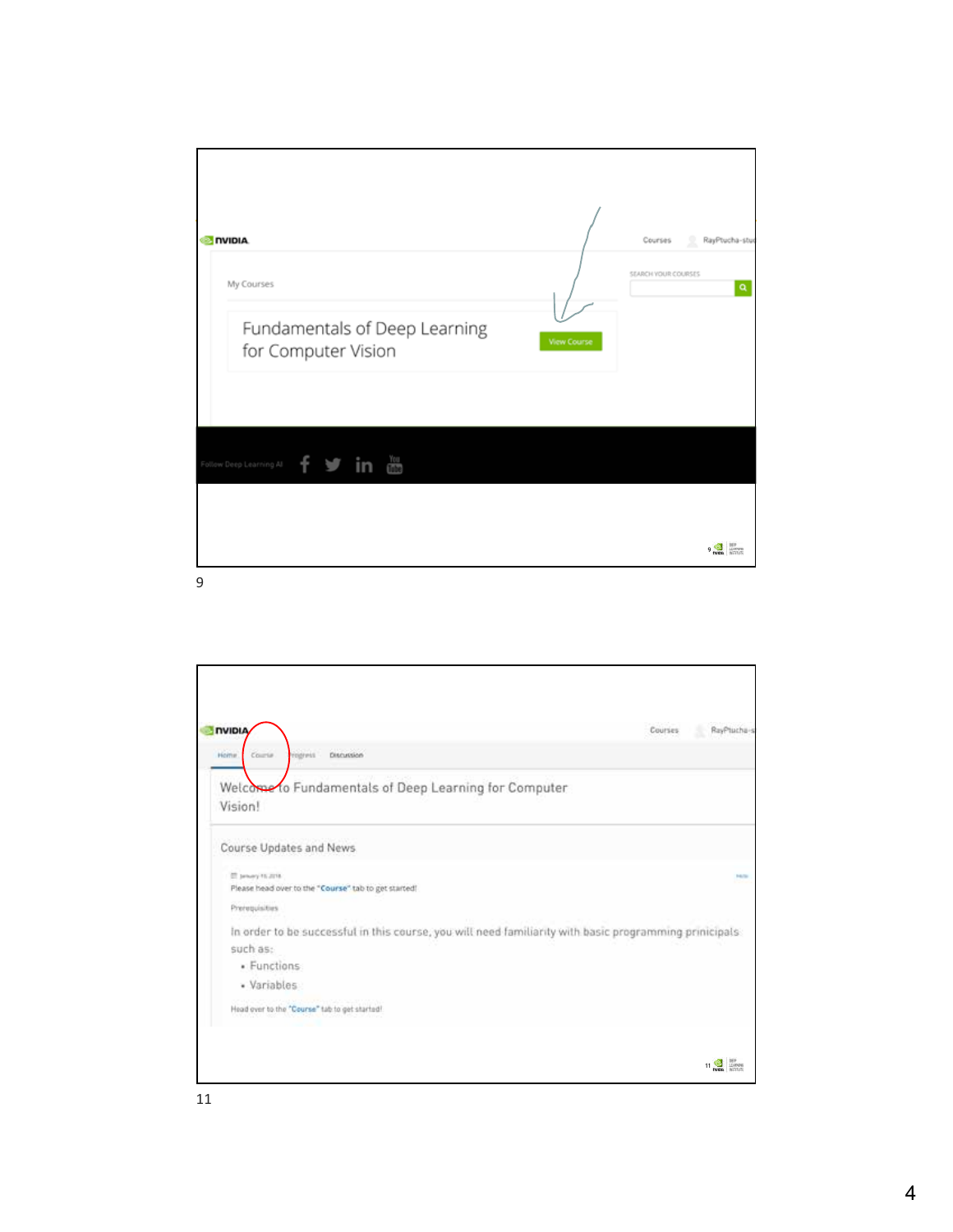



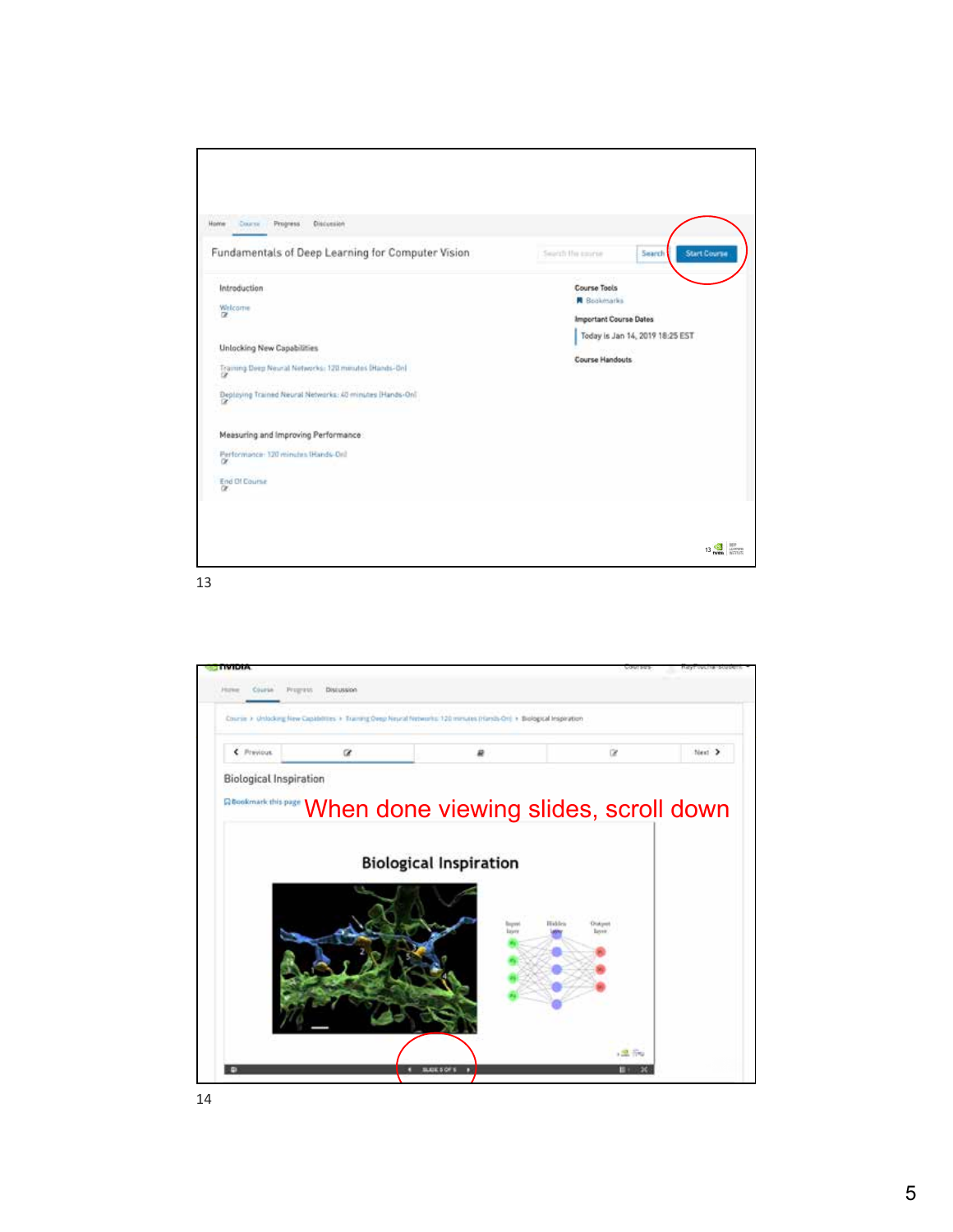

|                                                                             |                      | This was not a pumphing.<br>and it figures |
|-----------------------------------------------------------------------------|----------------------|--------------------------------------------|
| of the Transmission                                                         |                      |                                            |
| Multiple Choice                                                             |                      |                                            |
| Future I additional fresh. F                                                |                      |                                            |
| What is the main limitation of computer science that deep learning removes? |                      |                                            |
| If the need to use large datasets.                                          |                      |                                            |
| <sup>6</sup> the need for heavy computing                                   |                      |                                            |
| (i) the need to identify important problems.                                |                      |                                            |
| <sup>D</sup> the need to write explicit instructions                        |                      |                                            |
|                                                                             |                      |                                            |
|                                                                             |                      |                                            |
|                                                                             |                      |                                            |
|                                                                             | C Previous<br>Next > |                                            |
|                                                                             |                      |                                            |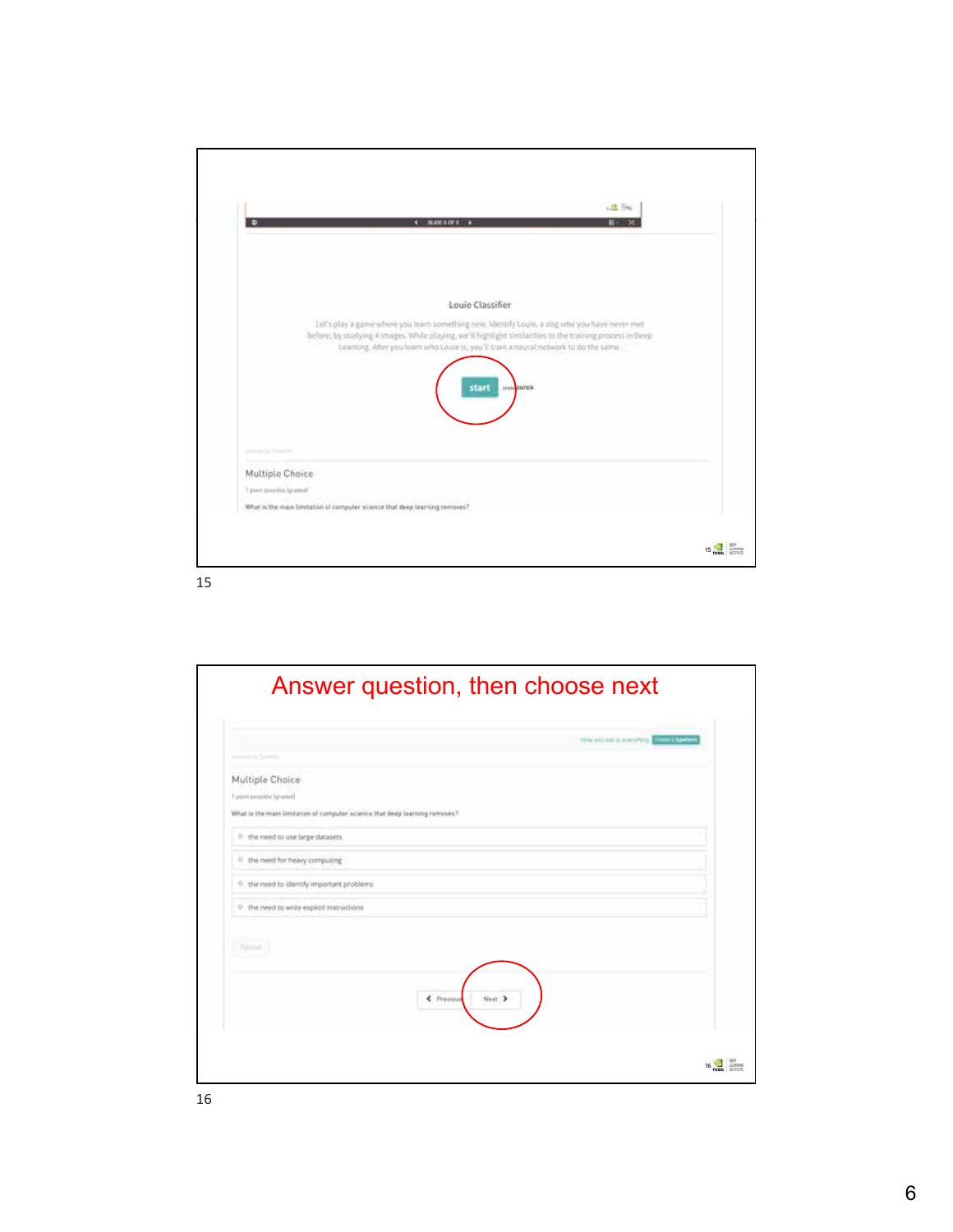

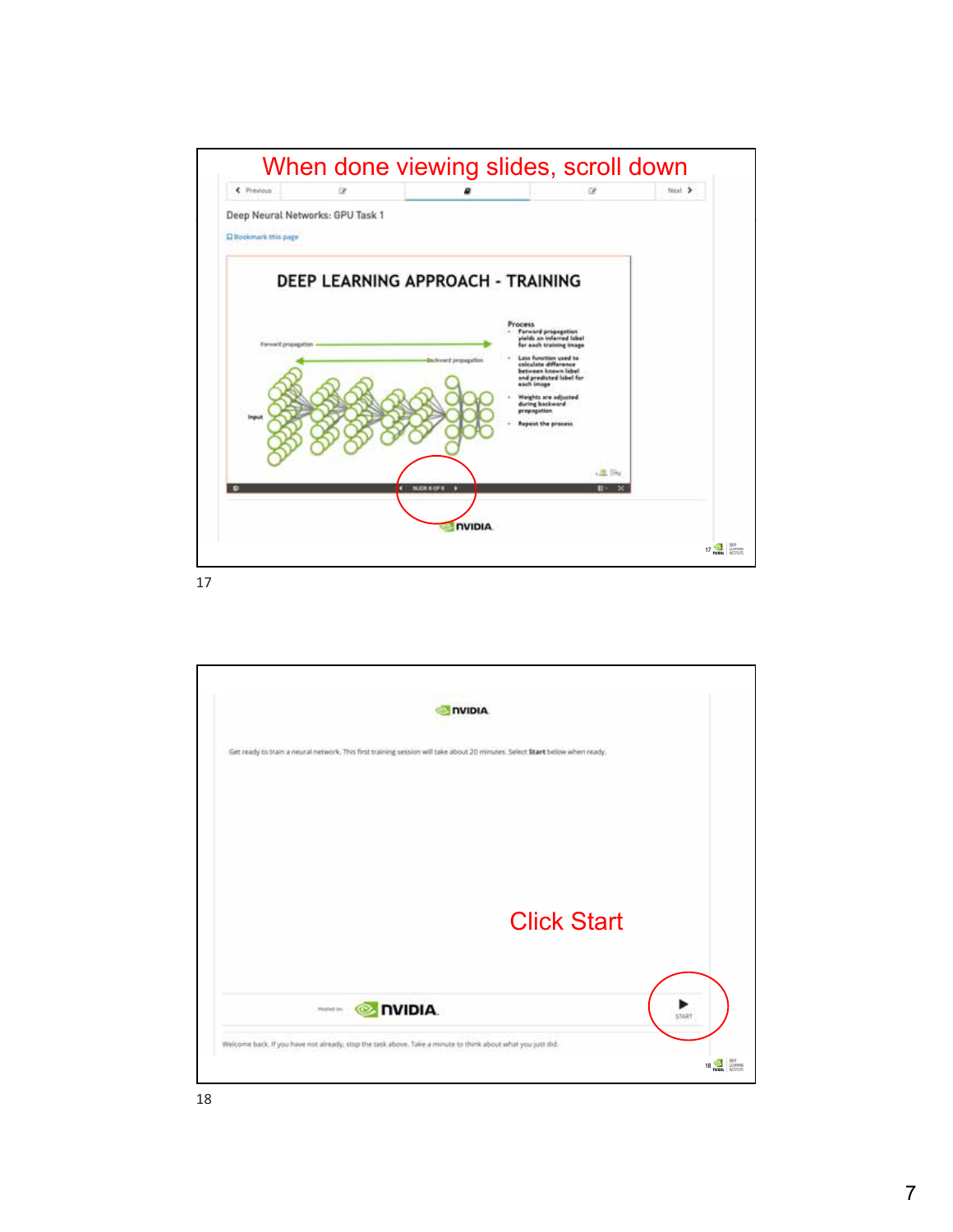

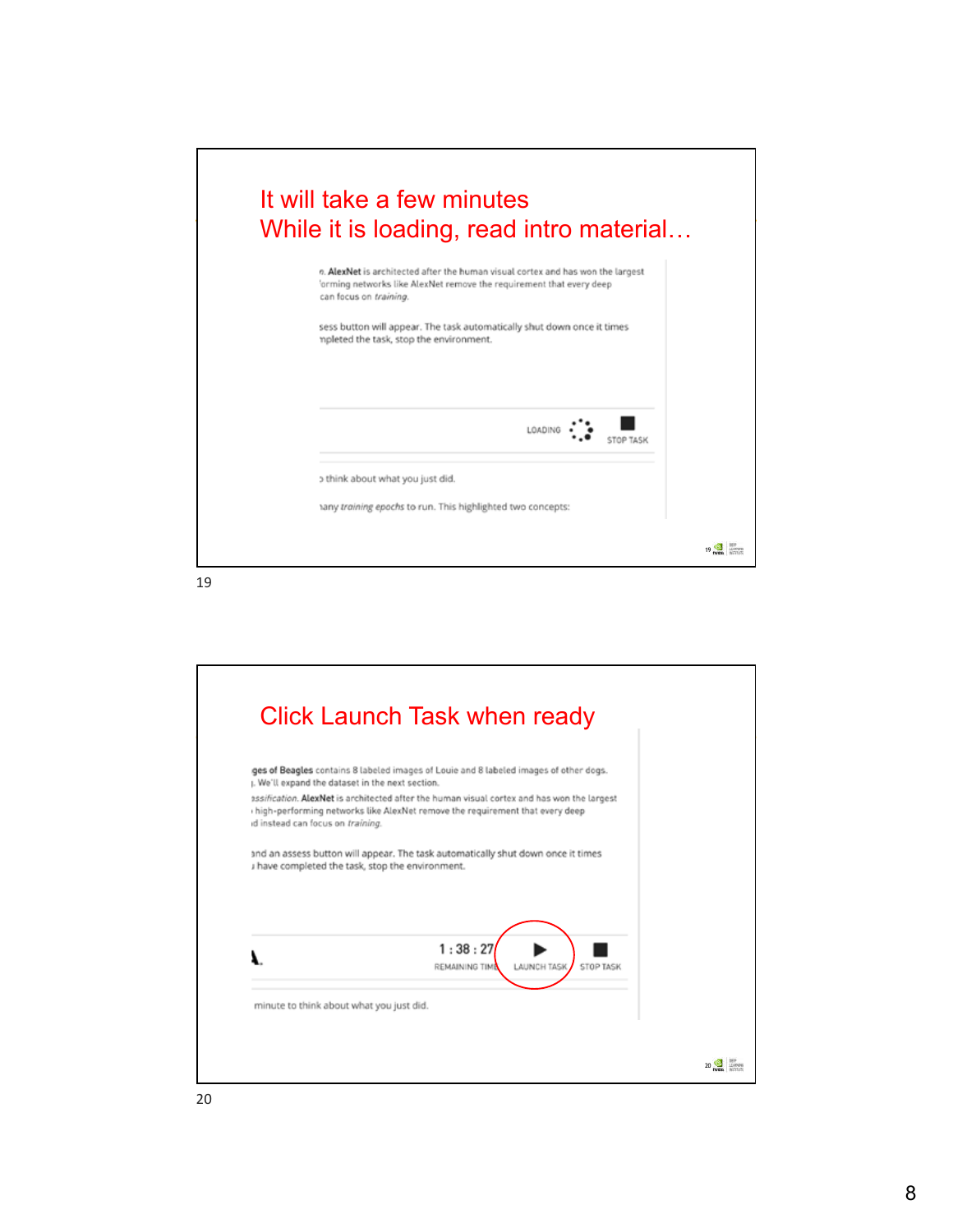

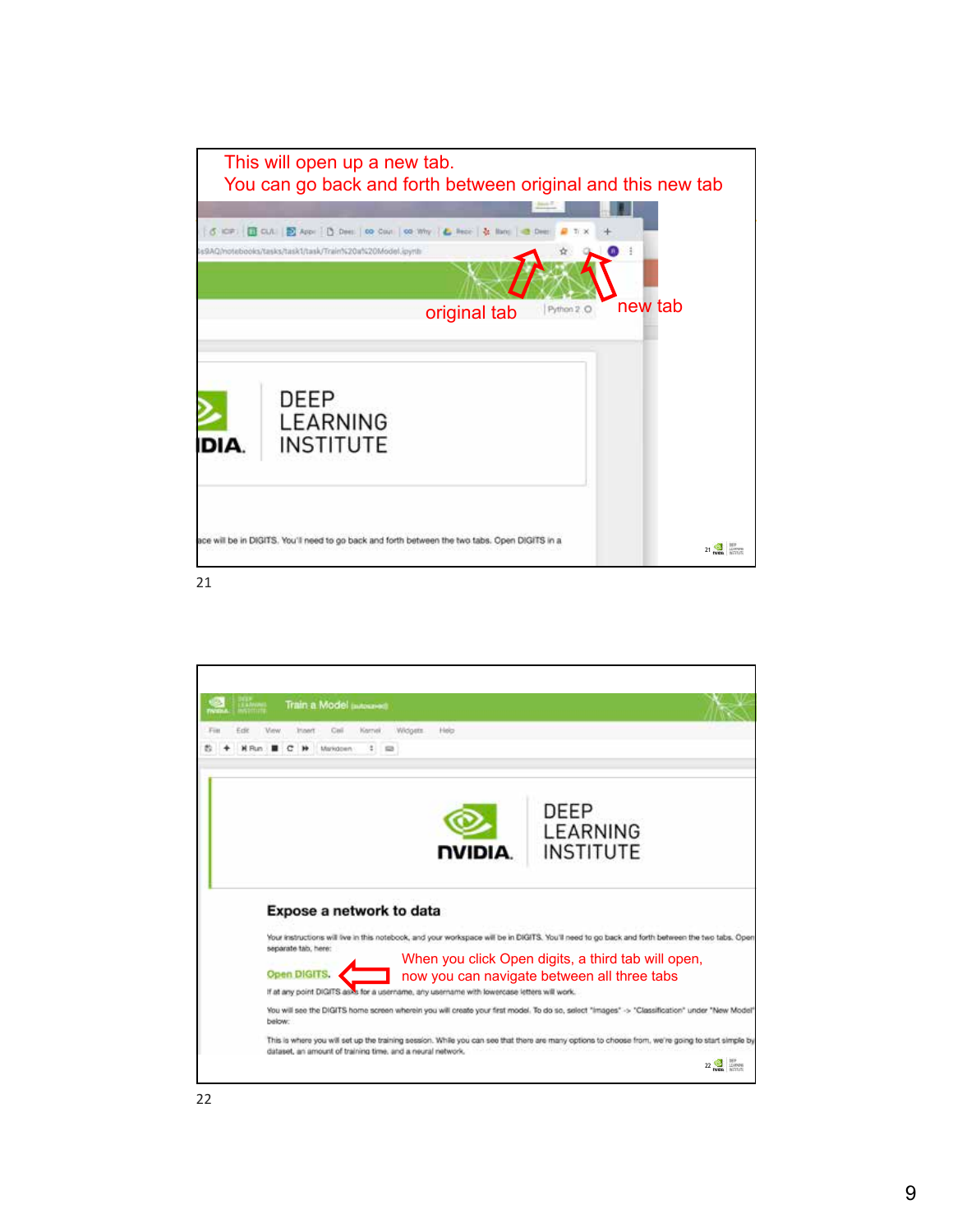| Karnel<br>Edit<br>Widgets.<br>Heig<br>Call<br>Markdown<br>After the digits window<br>DEEP<br>opens, follow directions<br>from this window and<br>LEARNING<br>perform tasks in digits<br><b>INSTITUTE</b><br><b>NVIDIA.</b><br>window.<br>Expose a network to data<br>Your instructions will live in this notebook, and your workspace will be in DIGITS. You'll need to go back and forth between the two tabs. Open<br>separate tab, here:<br>Open DIGITS.<br>If at any point DIGITS asks for a username, any username with lowercase letters will work.<br>You will see the DIGITS home screen wherein you will create your first model. To do so, select "images" -> "Classification" under "New Model"<br>below:<br>This is where you will set up the training session. While you can see that there are many options to choose from, we're going to start simple by |                         |  |
|--------------------------------------------------------------------------------------------------------------------------------------------------------------------------------------------------------------------------------------------------------------------------------------------------------------------------------------------------------------------------------------------------------------------------------------------------------------------------------------------------------------------------------------------------------------------------------------------------------------------------------------------------------------------------------------------------------------------------------------------------------------------------------------------------------------------------------------------------------------------------|-------------------------|--|
|                                                                                                                                                                                                                                                                                                                                                                                                                                                                                                                                                                                                                                                                                                                                                                                                                                                                          | Train a Model juicement |  |
|                                                                                                                                                                                                                                                                                                                                                                                                                                                                                                                                                                                                                                                                                                                                                                                                                                                                          |                         |  |
|                                                                                                                                                                                                                                                                                                                                                                                                                                                                                                                                                                                                                                                                                                                                                                                                                                                                          |                         |  |
|                                                                                                                                                                                                                                                                                                                                                                                                                                                                                                                                                                                                                                                                                                                                                                                                                                                                          |                         |  |
|                                                                                                                                                                                                                                                                                                                                                                                                                                                                                                                                                                                                                                                                                                                                                                                                                                                                          |                         |  |
|                                                                                                                                                                                                                                                                                                                                                                                                                                                                                                                                                                                                                                                                                                                                                                                                                                                                          |                         |  |
|                                                                                                                                                                                                                                                                                                                                                                                                                                                                                                                                                                                                                                                                                                                                                                                                                                                                          |                         |  |
|                                                                                                                                                                                                                                                                                                                                                                                                                                                                                                                                                                                                                                                                                                                                                                                                                                                                          |                         |  |
|                                                                                                                                                                                                                                                                                                                                                                                                                                                                                                                                                                                                                                                                                                                                                                                                                                                                          |                         |  |
| dataset, an amount of training time, and a neural network.                                                                                                                                                                                                                                                                                                                                                                                                                                                                                                                                                                                                                                                                                                                                                                                                               |                         |  |
| $23\frac{1}{2}$<br>LLARNING                                                                                                                                                                                                                                                                                                                                                                                                                                                                                                                                                                                                                                                                                                                                                                                                                                              |                         |  |

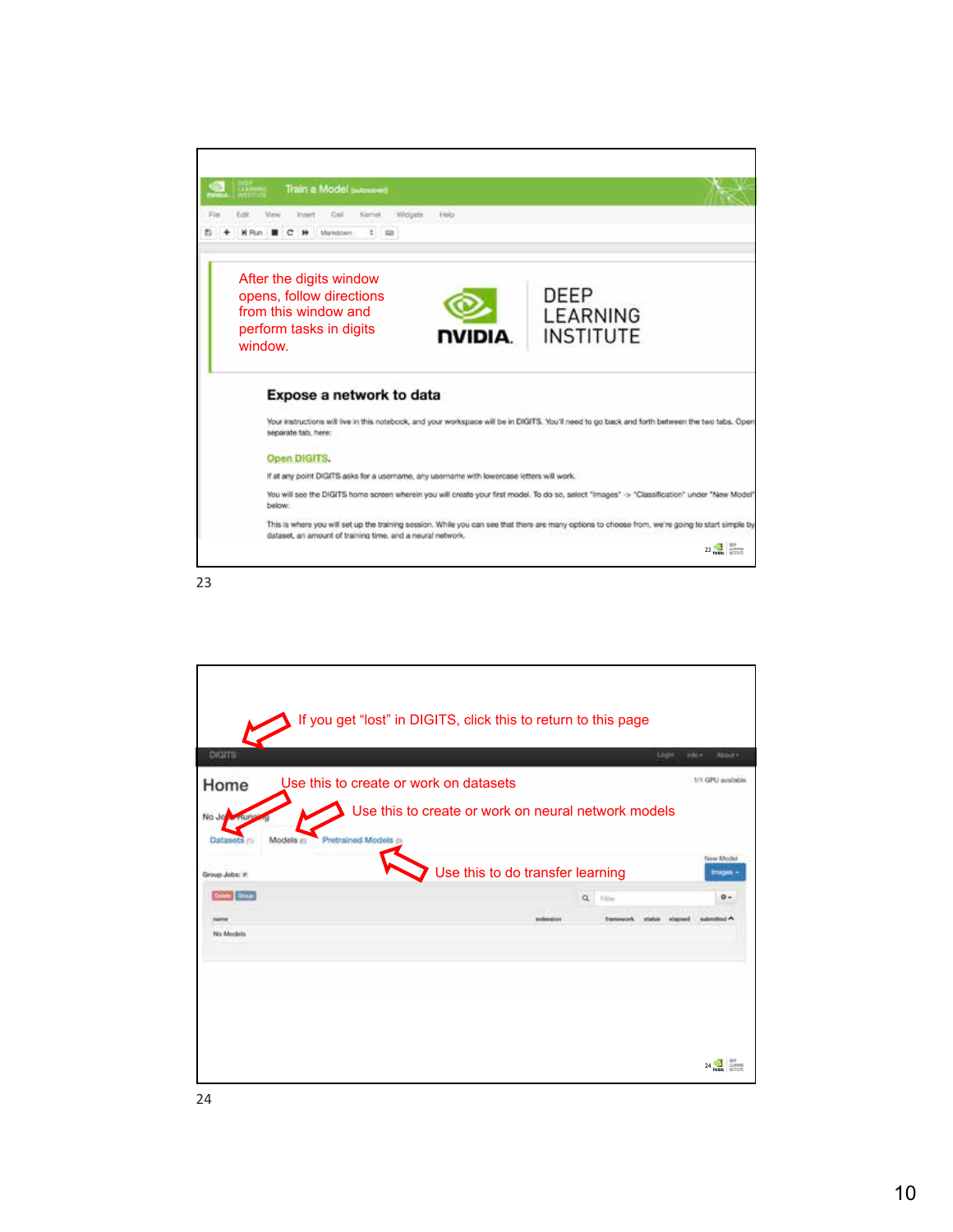

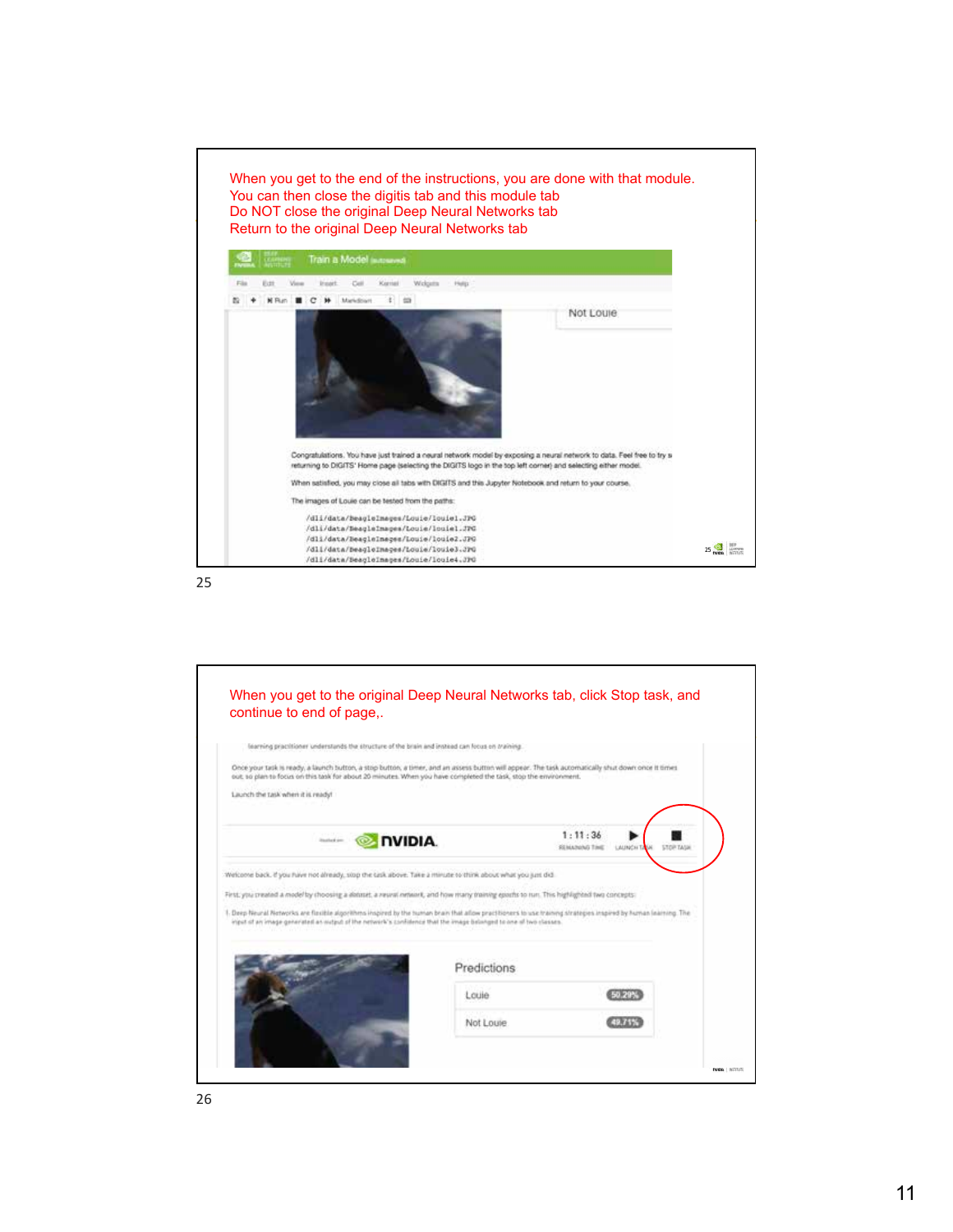